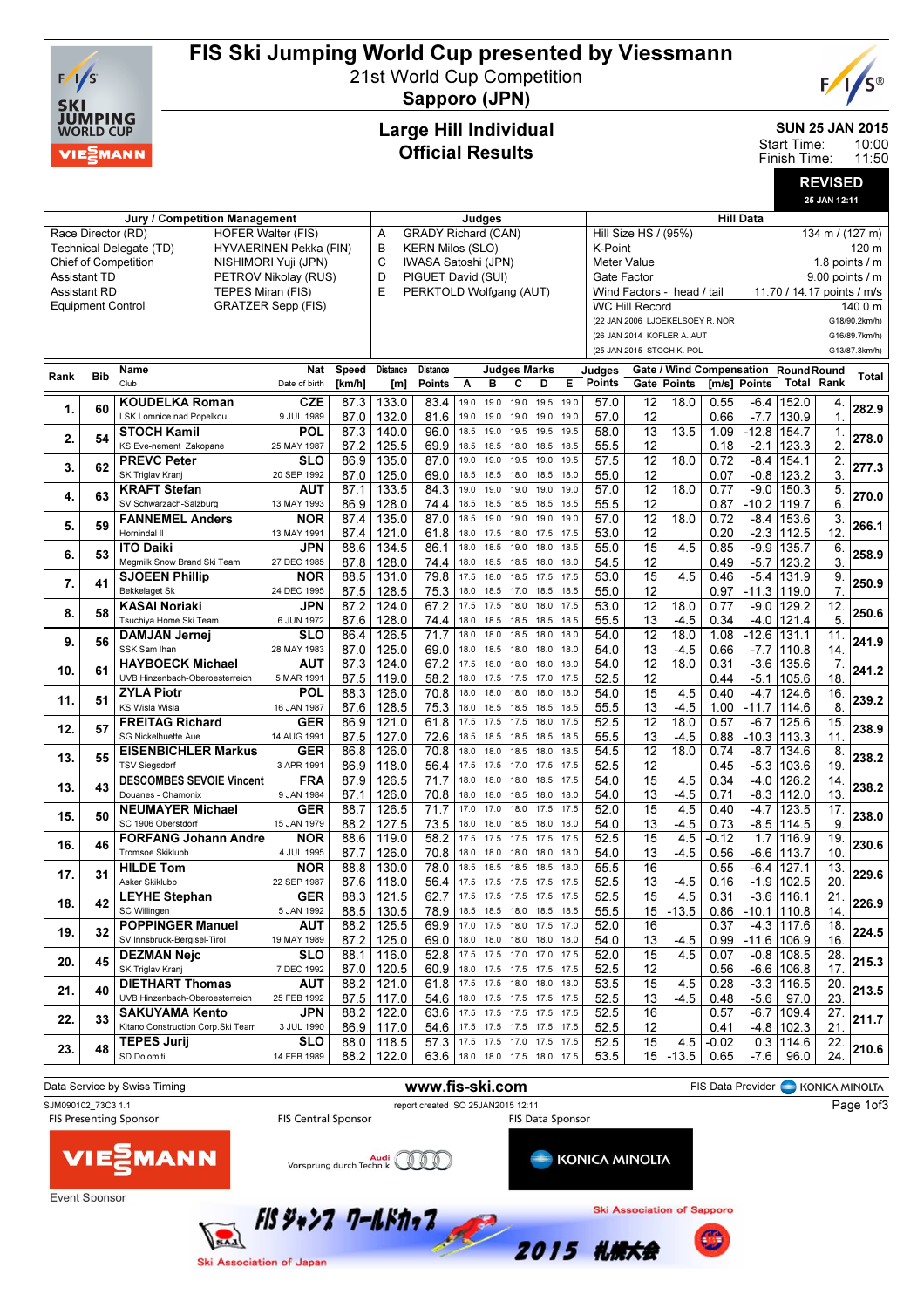

## FIS Ski Jumping World Cup presented by Viessmann

21st World Cup Competition



Sapporo (JPN)

#### Large Hill Individual Official Results

SUN 25 JAN 2015 10:00

REVISED

11:50 Start Time: Finish Time:

|      |            | 25 JAN 12:11                                               |                           |              |                 |                               |                  |                          |                     |              |              |               |          |             |              |                                     |                   |            |       |
|------|------------|------------------------------------------------------------|---------------------------|--------------|-----------------|-------------------------------|------------------|--------------------------|---------------------|--------------|--------------|---------------|----------|-------------|--------------|-------------------------------------|-------------------|------------|-------|
| Rank | <b>Bib</b> | Name                                                       | Nat                       | Speed        | <b>Distance</b> | <b>Distance</b>               |                  |                          | <b>Judges Marks</b> |              |              | Judges        |          |             |              | Gate / Wind Compensation RoundRound |                   |            | Total |
|      |            | Club                                                       | Date of birth             | [km/h]       | [m]             | <b>Points</b>                 | Α                | в                        | С                   | D            | Е            | <b>Points</b> |          | Gate Points |              | [m/s] Points                        | <b>Total Rank</b> |            |       |
| 24.  | 24         | <b>KOT Maciej</b>                                          | POL                       | 88.4         | 122.5           | 64.5                          |                  | 17.5 17.5 18.0 17.5 17.5 |                     |              |              | 52.5          | 16       |             | 0.26         |                                     | -3.0   114.0      | 23.        | 209.2 |
|      |            | AZS Zakopane                                               | 9 JUN 1991                | 88.3         | 120.5           | 60.9                          |                  | 17.5 17.5                | 17.5                | 17.5         | 17.0         | 52.5          | 15       | $-13.5$     | 0.40         | $-4.7$                              | 95.2              | 25.        |       |
| 25.  | 44         | <b>MATURA Jan</b><br>Dukla Liberec                         | <b>CZE</b><br>29 JAN 1980 | 88.7         | 115.5           | 51.9                          | 17.0             | 17.5                     | 17.5                | 17.0         | 17.0         | 51.5          | 15       | 4.5         | 0.03         | $-0.4$                              | 107.5             | 29         | 207.0 |
|      |            | <b>GANGNES Kenneth</b>                                     | <b>NOR</b>                | 87.3<br>88.7 | 117.0<br>123.5  | 54.6<br>66.3                  | 17.5<br>18.0     | 17.5<br>18.0             | 17.5<br>18.5        | 17.0<br>17.5 | 17.0<br>17.5 | 52.0<br>53.5  | 12<br>16 |             | 0.61<br>0.53 | $-7.1$<br>$-6.2$                    | 99.5<br>113.6     | 22<br>24.  |       |
| 26.  | 30         | Kolbukameratene IL                                         | 15 MAY 1989               | 88.3         | 118.0           | 56.4                          |                  | 17.5 17.0                | 17.0                | 17.0         | 17.0         | 51.0          |          | 15 - 13.5   | 0.39         | -4.6                                | 89.3              | 28.        | 202.9 |
|      |            | <b>LAMY CHAPPUIS Ronan</b>                                 | <b>FRA</b>                | 88.7         | 121.0           | 61.8                          | 18.0             | 17.5                     | 17.5                | 17.5         | 17.5         | 52.5          | 16       |             | 0.39         | -4.6                                | 109.7             | 26.        | 200.4 |
| 27.  | 23         | Bois D'amont                                               | 10 SEP 1993               | 87.5         | 112.0           | 45.6                          | 17.0             | 17.0                     | 16.5                | 17.0         | 16.5         | 50.5          | 12       |             | 0.46         | $-5.4$                              | 90.7              | 26         |       |
| 28.  | 39         | <b>DESCHWANDEN Gregor</b>                                  | SUI                       | 88.1         | 118.5           | 57.3                          | 17.5             | 17.5                     | 17.5                | 17.5         | 17.5         | 52.5          | 15       | 4.5         | 0.19         | $-2.2$                              | 112.1             | 25.        | 198.4 |
|      |            | Horw<br>ZIOBRO Jan                                         | 27 FEB 1991               | 86.9         | 108.5           | 39.3                          |                  | 16.5 16.5 17.0           |                     | 16.5 16.5    |              | 49.5          | 12       |             | 0.21         | $-2.5$                              | 86.3              | 29         |       |
| 29.  | 37         | <b>WKS Zakopane</b>                                        | POL<br>24 JUN 1991        | 87.8<br>86.8 | 117.0<br>111.5  | 54.6<br>44.7                  | 17.0             | 17.0<br>16.5 17.0        | 17.0<br>17.0        | 17.0<br>16.5 | 17.0<br>16.5 | 51.0<br>50.0  | 15<br>12 | 4.5         | 0.29<br>0.43 | $-3.4$<br>$-5.0$                    | 106.7<br>89.7     | 30.<br>27. | 196.4 |
|      |            | <b>ZNISZCZOL Aleksander</b>                                | POL                       | 89.1         | 134.0           | 85.2                          | 18.0             | 18.0                     | 19.0                | 18.0         | 18.0         | 54.0          | 16       |             | 0.63         | $-7.4$                              | 131.8             | 10.        |       |
| 30.  | 34         | <b>KS Wisla Wisla</b>                                      | 8 MAR 1994                |              | <b>DSQ</b>      |                               | SCE <sub>3</sub> |                          |                     |              |              |               |          |             |              |                                     |                   |            | 131.8 |
|      |            |                                                            |                           |              |                 |                               |                  |                          |                     |              |              |               |          |             |              |                                     |                   |            |       |
|      |            | not qualified for final round                              |                           |              |                 |                               |                  |                          |                     |              |              |               |          |             |              |                                     |                   |            |       |
| 31.  | 38         | <b>FETTNER Manuel</b><br>SV Innsbruck-Bergisel-Tirol       | AUT<br>17 JUN 1985        | 88.0         | 116.0           | 52.8                          |                  | 17.0 17.0 17.0 16.5 17.0 |                     |              |              | 51.0          | 15       | 4.5         | 0.15         | $-1.8$                              | 106.5             | 31.        | 106.5 |
|      |            | <b>JUSTIN Rok</b>                                          | SLO                       | 88.5         | 117.0           | 54.6                          |                  | 17.5 17.5 17.5 17.5 17.5 |                     |              |              | 52.5          | 16       |             | 0.09         | $-1.1$                              | 106.0             | 32.        |       |
| 32.  | 20         | SSD Stol Zirovnica                                         | 6 APR 1993                |              |                 |                               |                  |                          |                     |              |              |               |          |             |              |                                     |                   |            | 106.0 |
| 33.  | 27         | <b>TOCHIMOTO Shohei</b>                                    | JPN                       | 87.7         | 118.5           | 57.3                          |                  | 17.5 17.5 17.5 17.5 17.0 |                     |              |              | 52.5          | 16       |             | 0.40         | -4.7                                | 105.1             | 33.        | 105.1 |
|      |            | Megmilk Snow Brand Ski Team                                | 21 DEC 1989               |              |                 |                               |                  |                          |                     |              |              |               |          |             |              |                                     |                   |            |       |
| 34.  | 49         | <b>TAKEUCHI Taku</b>                                       | JPN                       | 87.9         | 116.0           | 52.8                          |                  | 17.5 17.0 17.0 17.5 17.0 |                     |              |              | 51.5          | 15       | 4.5         | 0.35         | $-4.1$                              | 104.7             | 34.        | 104.7 |
|      |            | Kitano Construction Corp. Ski Club<br><b>KUBACKI Dawid</b> | 20 MAY 1987<br>POL        | 88.8         | 115.5           | 51.9                          |                  | 17.0 17.0 17.0 17.0 17.0 |                     |              |              | 51.0          | 15       | 4.5         | 0.49         | $-5.7$                              | 101.7             | 35.        |       |
| 35.  | 35         | TS Wisla Zakopane                                          | 12 MAR 1990               |              |                 |                               |                  |                          |                     |              |              |               |          |             |              |                                     |                   |            | 101.7 |
| 36.  | 29         | <b>NIEMI Sami</b>                                          | <b>FIN</b>                | 88.1         | 116.5           | 53.7                          |                  | 17.0 17.0 17.5 17.0 17.0 |                     |              |              | 51.0          | 16       |             | 0.65         | $-7.6$                              | 97.1              | 36.        | 97.1  |
|      |            | Ounasvaaran Hiihtoseura                                    | 16 FEB 1991               |              |                 |                               |                  |                          |                     |              |              |               |          |             |              |                                     |                   |            |       |
| 37.  | 19         | <b>ITO Kenshiro</b>                                        | <b>JPN</b>                | 88.1         | 114.0           | 49.2                          |                  | 17.0 17.5 17.0 17.0 17.0 |                     |              |              | 51.0          | 16       |             | 0.30         | $-3.5$                              | 96.7              | 37.        | 96.7  |
|      |            | Megmilk Snow Brand Ski Team<br><b>KRANJEC Robert</b>       | 8 JAN 1990<br>SLO         | 88.5         | 108.0           | 38.4                          |                  | 17.0 17.0 16.5 17.0      |                     |              | 16.5         | 50.5          | 15       | 4.5         | $-0.18$      | 2.5                                 | 95.9              | 38         |       |
| 38.  | 47         | SK Triglav Kranj                                           | 16 JUL 1981               |              |                 |                               |                  |                          |                     |              |              |               |          |             |              |                                     |                   |            | 95.9  |
| 39.  | 21         | <b>GEIGER Karl</b>                                         | <b>GER</b>                | 88.8         | 112.0           | 45.6                          |                  | 17.0 17.0 17.0 17.0 17.0 |                     |              |              | 51.0          | 16       |             | 0.17         | $-2.0$                              | 94.6              | 39.        | 94.6  |
|      |            | SC 1906 Oberstdorf                                         | 11 FEB 1993               |              |                 |                               |                  |                          |                     |              |              |               |          |             |              |                                     |                   |            |       |
| 39.  | 16         | <b>WOHLGENANNT Ulrich</b>                                  | AUT                       | 87.9         | 112.5           | 46.5                          |                  | 17.0 17.0 17.0 16.5 17.0 |                     |              |              | 51.0          | 16       |             | 0.25         | $-2.9$                              | 94.6              | 39         | 94.6  |
|      |            | SK Kehlegg-Vorarlberg<br><b>WENIG Daniel</b>               | 1 AUG 1994<br><b>GER</b>  | 89.0         | 112.0           | 45.6                          |                  | 17.0 17.0 17.0 17.0 17.0 |                     |              |              | 51.0          | 16       |             | 0.19         | $-2.2$                              | 94.4              | 41.        |       |
| 41.  | 25         | SK Berchtesgaden                                           | 12 AUG 1991               |              |                 |                               |                  |                          |                     |              |              |               |          |             |              |                                     |                   |            | 94.4  |
|      | 52         | <b>PUNGERTAR Matjaz</b>                                    | <b>SLO</b>                | 88.2         | 112.0           | 45.6                          |                  | 16.0 17.0 16.5 16.5 17.0 |                     |              |              | 50.0          | 15       | 4.5         | 0.53         | $-6.2$                              | 93.9              | 42         | 93.9  |
| 42.  |            | <b>SSK Menges</b>                                          | 14 AUG 1990               |              |                 |                               |                  |                          |                     |              |              |               |          |             |              |                                     |                   |            |       |
| 43.  | 4          | <b>SATO Yukiya</b>                                         | <b>JPN</b>                | 87.5         | 110.5           | 42.9                          |                  | 16.5 16.5 16.5 16.0 16.5 |                     |              |              | 49.5          | 16       |             | -0.10        | 1.4                                 | 93.8              | 43.        | 93.8  |
|      |            | Megmilk Snow Brand Ski Team<br><b>SHIMIZU Reruhi</b>       | 19 JUN 1995<br>JPN        | 88.2         | 109.5           | 41.1                          |                  | 16.5 17.0                | 16.5 16.5 17.0      |              |              | 50.0          | 16       |             | -0.10        | 1.4                                 | 92.5              | 44.        |       |
| 44.  |            | Megmilk Snow Brand Ski Team                                | 4 DEC 1993                |              |                 |                               |                  |                          |                     |              |              |               |          |             |              |                                     |                   |            | 92.5  |
|      |            | <b>JOHANSSON Robert</b>                                    | <b>NOR</b>                |              | $88.1$   111.5  | 44.7 17.0 17.0 17.0 16.5 16.5 |                  |                          |                     |              |              | 50.5          | 16       |             | 0.25         | $-2.9$                              | 92.3              | 45         |       |
| 45.  | 22         | Soere Aal IL                                               | 23 MAR 1990               |              |                 |                               |                  |                          |                     |              |              |               |          |             |              |                                     |                   |            | 92.3  |
| 46.  | 10         | <b>POLASEK Viktor</b>                                      | <b>CZE</b>                | 87.5         | 108.0           | 38.4                          |                  | 16.5 16.5 16.5 16.0 16.5 |                     |              |              | 49.5          | 16       |             | 0.13         | $-1.5$                              | 86.4              | 46.        | 86.4  |
|      |            | Sk Nove mesto na morave                                    | 18 JUL 1997               |              |                 |                               |                  |                          |                     |              |              |               |          |             |              |                                     |                   |            |       |
| 47.  | 12         | <b>MORRICE Trevor</b><br>Altius Nordic Ski Club            | CAN<br>23 SEP 1991        | 88.7         | 107.5           | 37.5                          |                  | 16.5 16.5 16.5 16.5 16.5 |                     |              |              | 49.5          | 16       |             | 0.29         | $-3.4$                              | 83.6              | 47.        | 83.6  |
|      |            | <b>LARINTO Ville</b>                                       | <b>FIN</b>                | 87.5         | 103.0           | 29.4                          |                  | 16.0 16.0 16.5 16.0 16.0 |                     |              |              | 48.0          | 15       | 4.5         | 0.18         | $-2.1$                              | 79.8              | 48.        |       |
| 48.  | 36         | Lahden Hiihtoseura                                         | 11 APR 1990               |              |                 |                               |                  |                          |                     |              |              |               |          |             |              |                                     |                   |            | 79.8  |
| 49.  | 15         | <b>JOHNSON Anders</b>                                      | <b>USA</b>                | 88.5         | 105.5           | 33.9                          |                  | 16.0 15.5 16.0 15.5 15.0 |                     |              |              | 47.0          | 16       |             | 0.14         | $-1.6$                              | 79.3              | 49.        | 79.3  |
|      |            | Park City Nordic                                           | 23 APR 1989               |              |                 |                               |                  |                          |                     |              |              |               |          |             |              |                                     |                   |            |       |
| 50.  | 28         | <b>PEIER Killian</b><br>Vallee du Joux                     | SUI                       | 88.3         | 106.5           | 35.7                          |                  | 16.5 16.5 16.5 16.5 16.0 |                     |              |              | 49.5          | 16       |             | 0.83         | $-9.7$                              | 75.5              | 50.        | 75.5  |
|      |            |                                                            | 28 MAR 1995               |              |                 |                               |                  |                          |                     |              |              |               |          |             |              |                                     |                   |            |       |